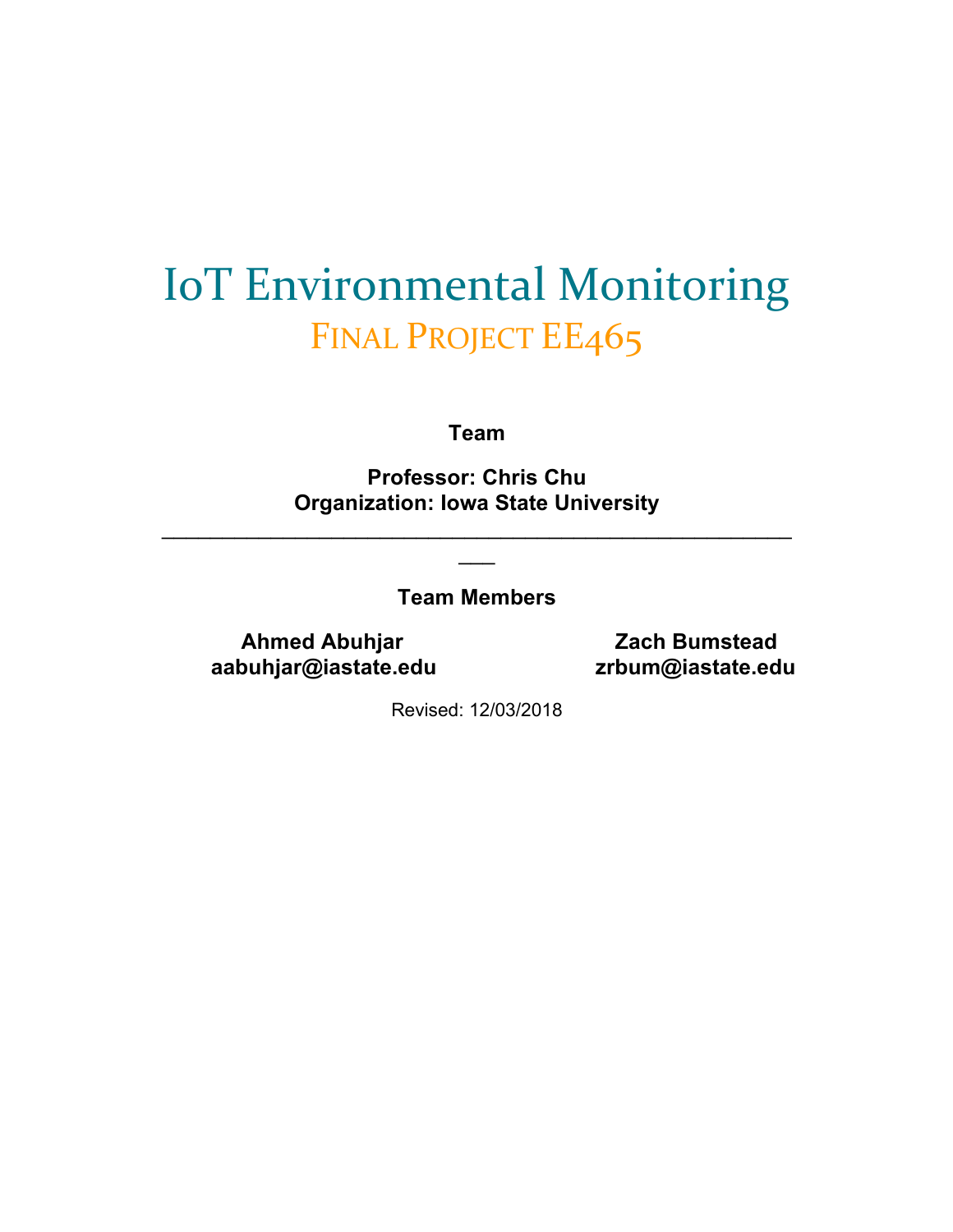### **Introduction**

Our final project is to create a circuit that helps getting the average and the standard deviation for the samples that are relayed from the sensors in the IoT network. Specifically, we had to design a circuit that takes several samples of temperature inputs and then have the circuit do more than one arithmetic operations to determine the average and the standard deviation for the last ten samples. The Verilog code for the design is shown below. We first had to implement the code that satisfies the requirement using Verilog. The circuit will periodically take samples to temperature measurement. After the result has been confirmed to be satisfactory, we then synthesized the circuit using RTL method. After synthesizing the circuit, we optimized our design to make it small in size and more power efficient by reducing the number of clock cycles the system can operate with. This project was a group work, and we have cooperated to have the project meet all the requirements. We organized and implemented the code and synthesized and optimized the corresponding logic circuit.

### **Design**

#### **Design Overview**

The system takes four inputs, *RESET*, *MODE*, *TN*, and *CLK*. *RESET* is used to restart the sampling and computations. *MODE* is used to determine whether the average or standard deviation is to be calculated. *TN* is the input data coming from the temperature sensor. This data will be used to compute average or standard deviation. The last input is the clock signal. Table 1 on the next page summarizes the ports that were just mentioned. It also describes their sizes and how they are used.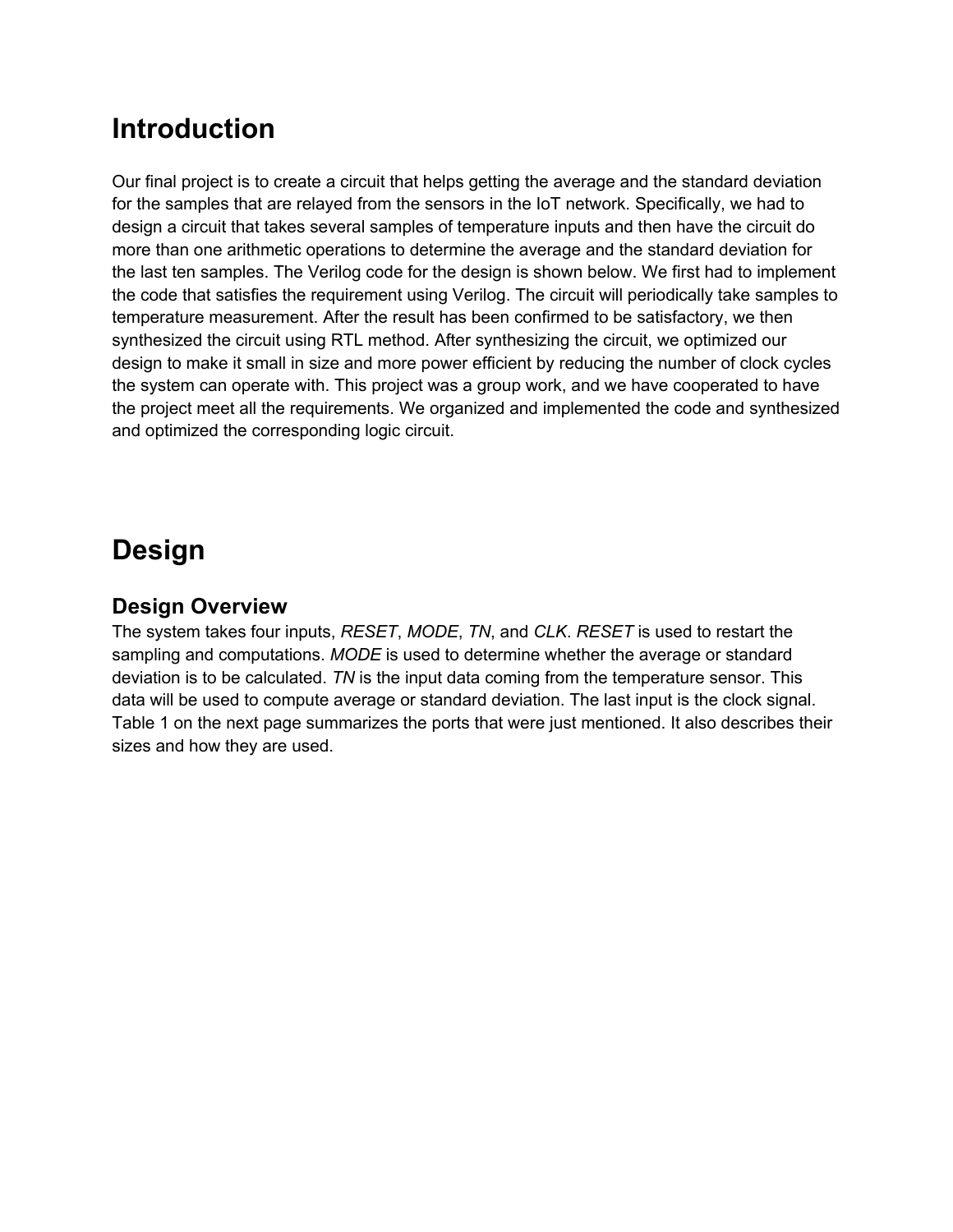| Port          | <b>Type</b>   | <b>Description</b>                                                                                                                                                                             |
|---------------|---------------|------------------------------------------------------------------------------------------------------------------------------------------------------------------------------------------------|
| <b>Reset</b>  | 1 bit Input   | When reset is set to high, the<br>circuit will be initialized, and it<br>will start taking samples from<br>the beginning when the reset<br>turns to low.                                       |
| <b>TN</b>     | 12 bits Input | TN corresponds to<br>temperature readings from<br>the sensors to the circuit. 12<br>bits of inputs is adequate to<br>take a wide range of<br>temperature readings.                             |
| <b>CLK</b>    | 1 bit Input   | Clock period is set to be 6 ns                                                                                                                                                                 |
| <b>MODE</b>   | 1 Input       | If mode is high, the circuit will<br>calculate the standard<br>deviation. If the mode is low,<br>the circuit will calculate the<br>average.                                                    |
| <b>SAMPLE</b> | 1 bit Output  | This bit is set to high when<br>the circuit is ready to take the<br>next readings. In our design.<br>Sample is set to one every<br>clock cycle which will make<br>the circuit power efficient. |
| <b>DONE</b>   | 1 bit Output  | This bit is set to high when<br>the average or the standard<br>deviation output is calculated.                                                                                                 |
| <b>AVG/SD</b> | 12 bit Output | This is a 12 bit output and it<br>will be either the average or<br>the standard deviation<br>depending in the input MODE                                                                       |

Table 1: Summary of ports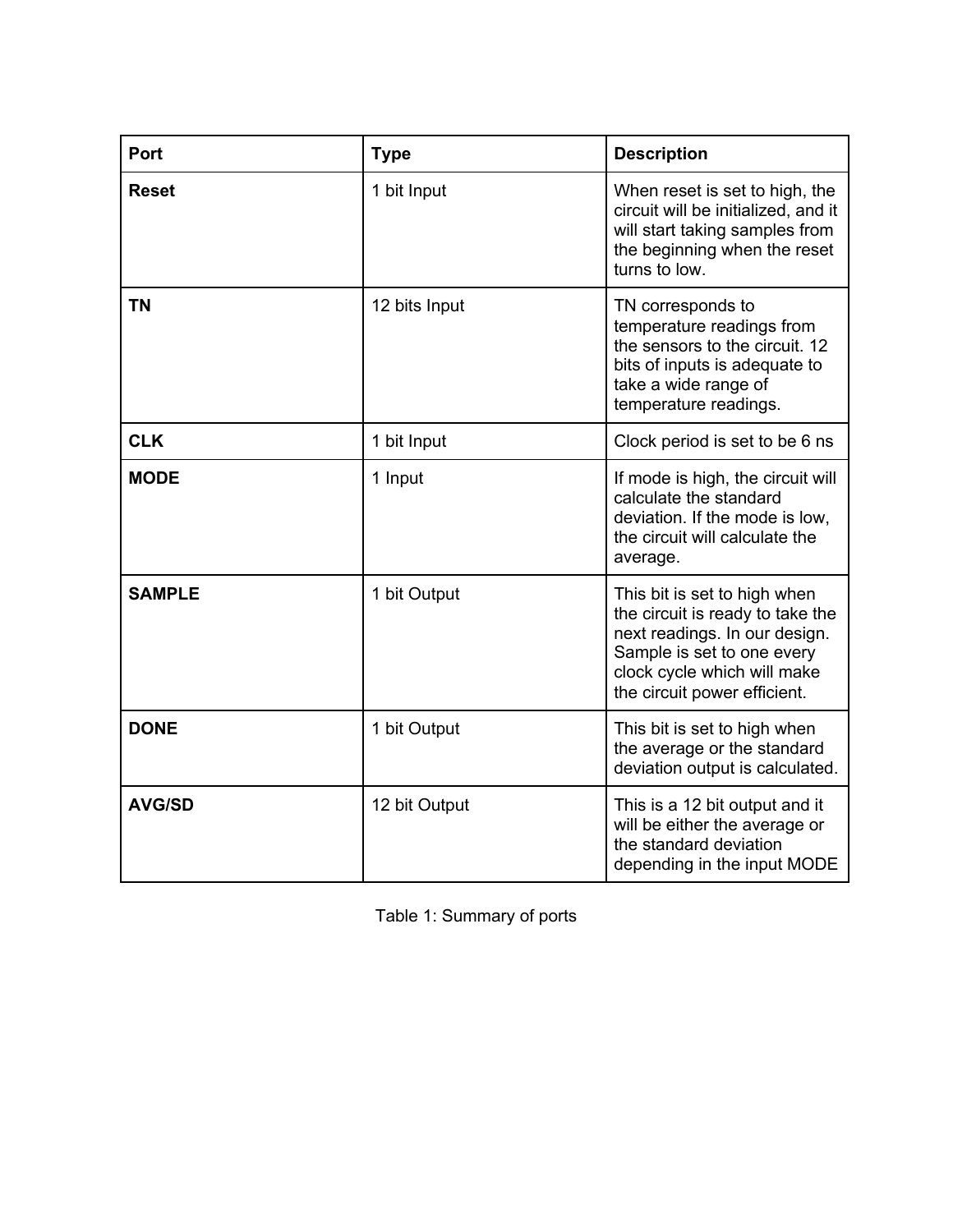The three outputs of the system are *SAMPLE*, *DONE*, and *AVG/SD*. *SAMPLE* is set to high when the system is reading in samples. Our system is always sampling as soon as *RESET* is set to low, so *SAMPLE* will be high always in this case. *DONE* is set to high each time an average or standard deviation is computed. When *DONE* is high, the test bench compares *AVG\_SD* with the expected output. Lastly, *AVG/SD* represents the average or standard deviation that is computed. When *DONE* is high, the test bench compares *AVG\_SD* with the expected output.

For this project, we used Verilog to build our design. The code itself can be divided into two sections. The first section is concerned with reading the inputs from *TN* and computing the variance of the last ten signals. The second section is concerned with computing either the standard deviation or the average, depending on whether *MODE* is high or low.

For the first section, the sampling of the various inputs is separated into two blocks. The first block is used to load the first ten samples. The second block loads a new input from *TN* after the first ten have been sampled already. This is done by shifting all of the loaded samples to an adjacent register and loading the new sample into the open register. For example, the design uses ten registers, *r1* through *r10,* to hold the previous ten samples. After the first ten samples are loaded into these registers, the second block of code in this section will shift the samples down a register and load the new sample into *r10.* The contents of *r2* will be shifted into *r1*, *r3* will be shifted into *r2*, and so on. This method of sampling allows the system to always perform calculations based on the last ten samples recorded.

The second section computes the average and the standard deviation, depending on the status of the *MODE* input. If *MODE* is set to high, then the standard deviation will be computed using the variance that was calculated whenever a new sample has been loaded to a register. If *MODE* is set to low, then the average of the last ten samples will be computed. The computed results will be sent to the output, *AVG\_SD*.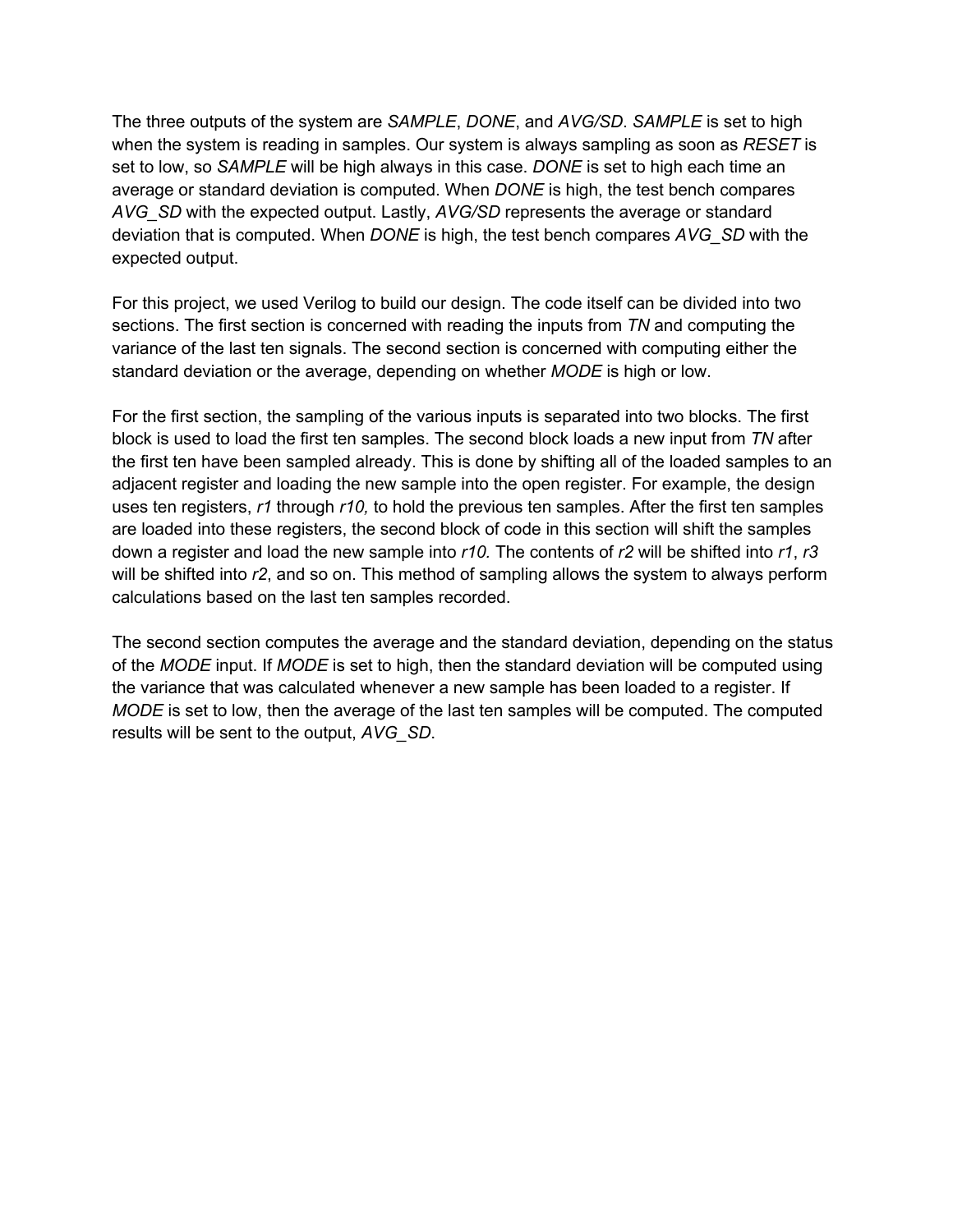#### **Calculating** *AVG\_SD*

The computation of *AVG\_SD* depends on the status of *MODE*. If *MODE* is low, then *AVG\_SD* will be equal to the average of the last ten samples. The formula for computing the average is not difficult. To do so, the summation of the previous ten samples is divided by the number of samples. If the total number of samples is less than ten, then the summation will be divided by the number of samples as stated previously. If more than ten samples have been recorded, then each subsequent average will be computed by dividing the average by ten.

If *MODE* is set to high, then *AVG\_SD* will be equal to the standard deviation, given the variance and previous standard deviation. A formula for calculating standard deviation was given to us in the project manual. The equation can be seen in Figure 1 below.

$$
\sigma = \sqrt{\frac{1}{10} \sum_{i=n-9}^{n} (T_i - T_{avg})^2} = \sqrt{\frac{1}{10} \left( \sum_{i=n-9}^{n} T_i^2 \right) - T_{avg}^2}
$$

Where:

 $T_i$  = the temperature reading of sample *i*.  $T_{avg}$  = the calculated average for the last ten samples  $n =$  the order number of the samples

Figure 1: Equation for standard deviation

Unfortunately, computing the square root in our design could be difficult. The project manual describes a method of estimating the square root of a number. The method involves an equation that requires the variance and previous standard deviation. The equation given to us to calculate the square root of the variance to find standard deviation, and this is shown below in Figure 2.

$$
\sqrt{V} \approx \frac{1}{2} \left( \hat{\sigma} + \frac{V}{\hat{\sigma}} \right)
$$

Where:

 $V =$  The variance of the last ten samples. This variance depends on the average of the last ten samples as well. As the average changes, the variance will change.

 $\hat{\sigma}$  = The guess of the standard deviation. This value is set to the moving standard deviation when the MODE bit is set to high. At the beginning, this value is set to be roughly 32 in decimal (12'b010000000000).

Figure 2: Estimation of standard deviation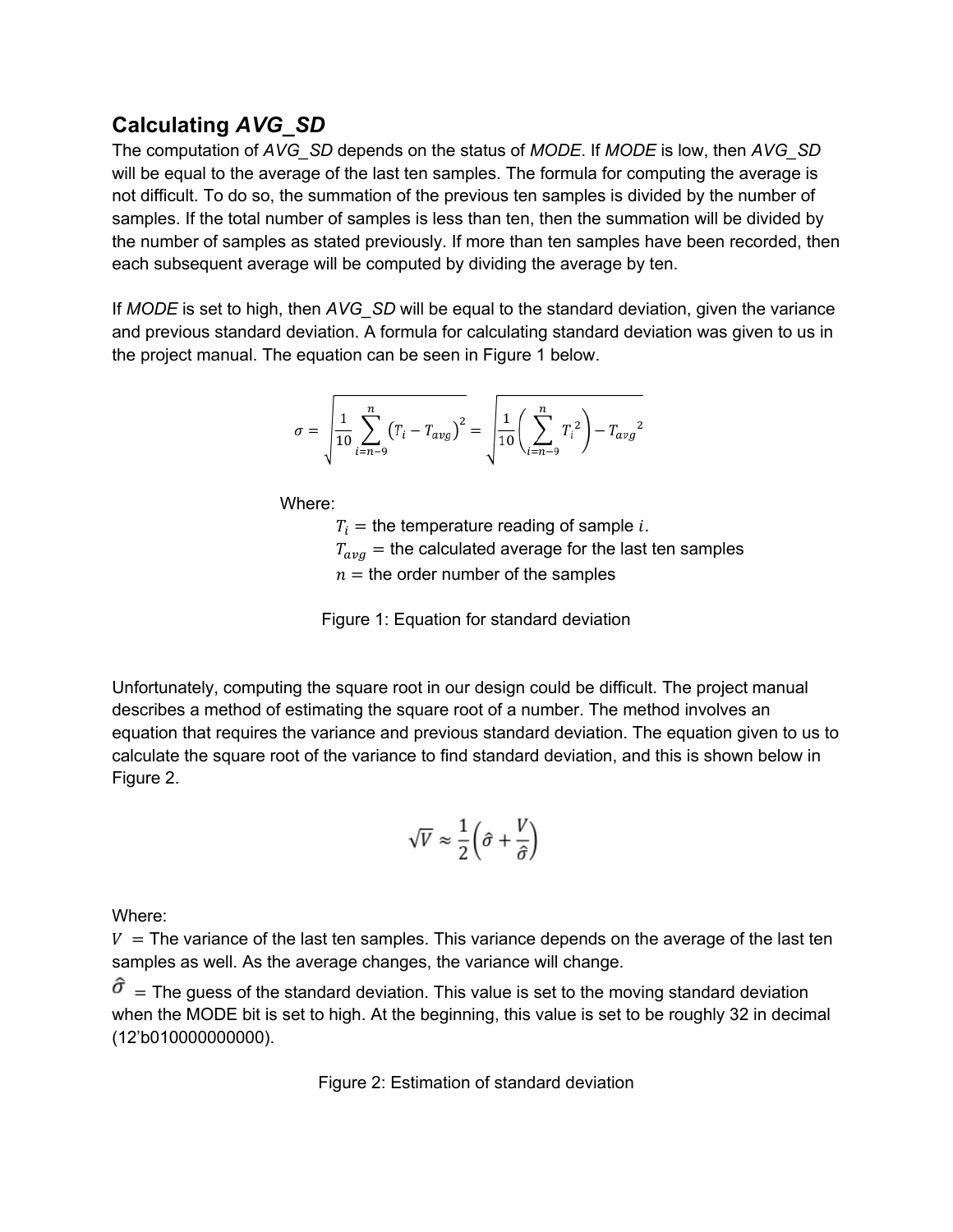From previous knowledge of statistics, we recognized that the square root of the variance is equal to the standard deviation. By looking at Figure 1, it can be observed that variance is equal to the expression within the square root. We can use this expression to compute the variance required by the equation in Figure 2.

Besides variance, we also need to keep track of previous standard deviations. The project manual specifies that the initial value of the previous standard deviation is 1024. Therefore, we initialized the variable that we used to hold the previous standard deviation to 1024. Afterwards, when later standard deviations are being calculated, the previous standard deviation variable is set equal to the current standard deviation. The current standard deviation is calculated first, and the previous standard deviation is calculated second. This ensures that the previous standard deviation does not change until after the current standard deviation is computed.

By looking at the equations in Figures 1 and 2, you can see that multiple division operations occur for each equation. We noticed that performing multiple division operations within one line of Verilog code does not lead to accurate results. Therefore, we had to find a way to calculate standard deviation and variance using only one division operation in each equation. Through some algebraic manipulation, we were able to factor out common denominators in each equation so that only one division operation is performed in each equation. The resulting equations can be seen in Figures 3 below. Figure 3a shows the modified equation for calculating variance, and Figure 3b shows the modified equation for calculation the standard deviation.

#### **Rounding**

Once we have simulated our design, we had some issues with the results as they were not rounded correctly. One way to round off our results correctly was to shift, divide. For example, in our case, to calculate average, we first shifted the original summation for all the numbers that we need to take average for. We decided to shift the sum by 2 bits to the left. Then, we divided this shifted summation by the corresponding number of samples (i.e. 10 samples or less) to get the initial result. We then determined if we need to add 1 to the resulted average by looking at the second bit from the least significant bit of the average.

#### **Delayed Signals**

In order to get our code to work with the provided test benches, we had to delay some input signals. Specifically, we had to delay the *RESET* and *MODE* inputs. First, we focused on *RESET* because the system starts taking samples immediately one clock cycle after *RESET* is set to low. Otherwise, the code tries to place the first sample into the register *r4*. This register is supposed to store the fourth sample. By delaying *RESET* by two clock cycles, we were able to ensure that all samples were stored in the correct registers. Similarly, the system would read *MODE* incorrectly, resulting in strange values for the averages and standard deviations. To fix this issue, we delayed the MODE signal by one clock cycle. Doing this ensures that the correct mode is being read for each subsequent clock cycle.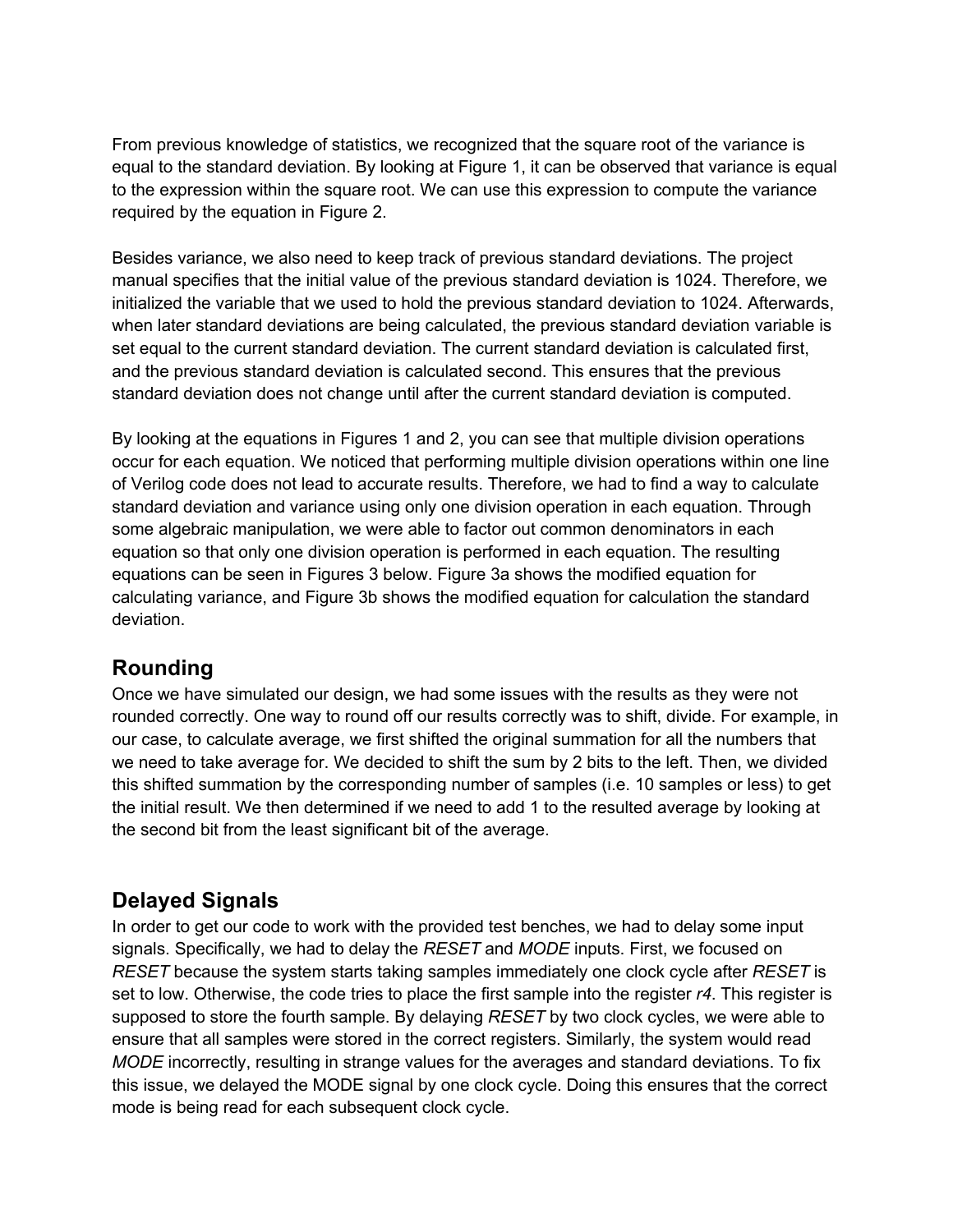#### **Other Outputs**

Besides *AVG\_SD*, the other outputs of the system are *SAMPLE* and *DONE*. Since our code is always sampling when the *RESET* is set to low, *SAMPLE* will be set to high as long as *RESET* is low. When *RESET* is set to high, the system resets, and *SAMPLE* is set to low until *RESET* is set to high again. When *DONE* is high, the test bench compares *AVG\_SD* with the expected output. Since the system produces a new value for *AVG\_SD* every other clock cycle, *DONE* will be set to high every other clock cycle as well.

### **Simulations**

This section of the final report goes in depth of the operation of the code. This will be done by showing various simulation waveforms from Modelsim. Figure 3a and 3b show when the code begins accepting inputs from *TN*. When *SAMPLE* is high, the system begins loading the first ten input from *TN*. This is done one at a time until all ten registers have been filled. *SAMPLE* is set to high after the *RESET* input is set low and delayed twice. The count register is also included in the waveform. It helps show that the first ten *TN* inputs are being loaded into the registers. Figure **Xa** below shows how the delayed *RESET* input affect the *SAMPLE* output. The figure also shows samples being loaded into registers one at a time.



Figure 3a: First ten samples loaded into registers, *RESET*, and *SAMPLE*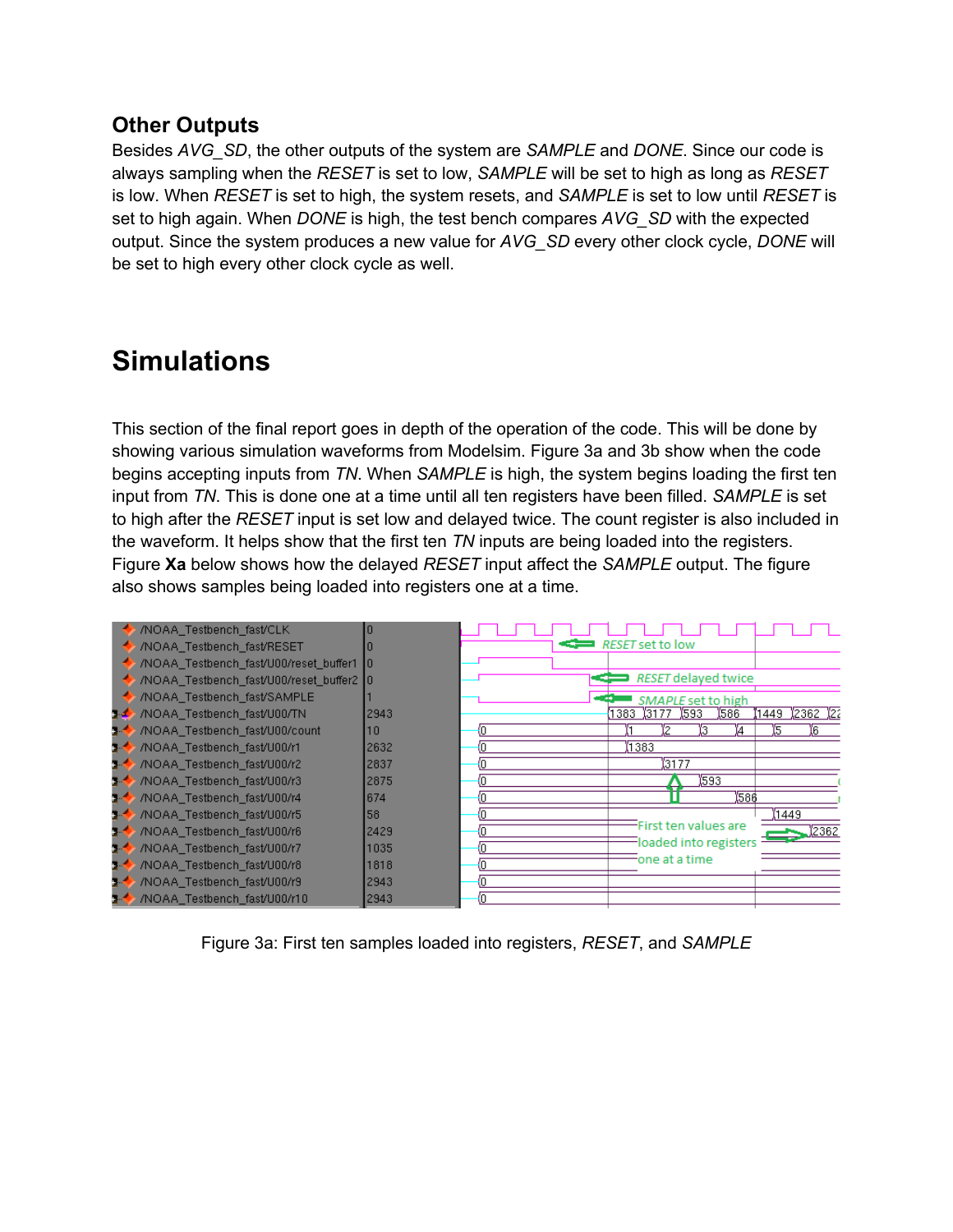Figure 3b below is a continuation of the simulation waveform in Figure 3a. It shows the count register increase as the first ten samples are loaded. It also points out the input values coming in from *TN*.

|                          |           |                             |               |                    |      | Inputs from TN |                       |                    |
|--------------------------|-----------|-----------------------------|---------------|--------------------|------|----------------|-----------------------|--------------------|
|                          |           |                             |               |                    |      |                |                       |                    |
| 763<br>12290<br>ί8<br>Ϊ7 | 2940<br>Θ | 12772<br>411<br>$\sqrt{10}$ | 1767          |                    | 1782 |                | 2862 2867             | ŢΣ                 |
|                          |           |                             | 7<br>31<br>7  | 593                |      | 586            | $\sqrt[3]{1449}$      | 2362               |
| Counts until all ten     |           |                             | 593<br>586    | 586<br>1449        |      | (1449<br>2362  | 2362<br>2290          | 2290<br>(1763)     |
| registers are filled     |           |                             | ,1449∫        | 2362               |      | 2290           | $\mathfrak{g}$<br>763 | 2940               |
| $\frac{362}{2}$          |           |                             | 2362<br>2290  | ľ2290<br>763<br>đ. | ľ1   | 763<br>2940    | 2940<br>ï2772         | 2772<br><b>A11</b> |
| 2290                     |           |                             | $\sqrt{1763}$ | 12940              |      | Ï27<br>7       | Ï4                    | 1767               |
| 1763                     |           |                             | 2940          | 127                | 72   | Ï41            | (1767                 | (1782)             |
|                          | 2940      |                             | ľ2772         | Ï41                |      | (1767          | 782<br>Ï1             | 2862               |
|                          |           | (2772                       | Ï41           | 76<br>ľ1           | Ť1   | 782            | 2862                  | 2867               |

Figure 3b: *TN* inputs and count register increasing

The system wants to calculate the average or standard deviation of the last ten samples at any given time. To allow the system to do so, we shifted the previously loaded samples down a register and loaded the newest sample into the tenth register. Figure 4 below illustrates this.

| /NOAA Testbench fast/CLK<br>/NOAA Testbench fast/U00/TN<br>ш<br>/NOAA Testbench fast/U00/count<br>n | Ten samples have<br>already been |        | :940.<br>DG 1 | 2772<br>1411<br>>110 |                  | I 767           | 1782                    | 12862                 | 1329<br>"12867 |      |
|-----------------------------------------------------------------------------------------------------|----------------------------------|--------|---------------|----------------------|------------------|-----------------|-------------------------|-----------------------|----------------|------|
| /NOAA_Testbench_fast/U00/r1<br>n                                                                    | recorded                         |        |               |                      | 【3177            | 593             | \$586                   | (1449-                | 12362          | ÿ22  |
| /NOAA Testbench fast/U00/r2<br>n                                                                    | 2837                             | 131 47 |               |                      | (593             | 586)            | 1449                    | 12362                 | I2290          | I1 7 |
| /NOAA_Testbench_fast/U00/r3<br>в                                                                    | 2875                             | 593    |               |                      | 586              | 1449            | 12362                   | (2290                 | I 1763         | Ï29  |
| /NOAA Testbench fast/U00/r4<br>п.                                                                   | 674                              | 586    |               |                      |                  | 15 <del>.</del> | Previously loaded       | 763.                  | I2940          | Ï27  |
| /NOAA Testbench fast/U00/r5<br>m.                                                                   | 58                               | 1449   |               |                      |                  |                 |                         | والبين                | $(2772)$ $41$  |      |
| /NOAA Testbench fast/U00/r6<br>n                                                                    | 2429                             | 2362   |               |                      |                  |                 | samples shifted         | 772                   | ĭ41            | ľ17  |
| /NOAA Testbench fast/U00/r7<br>n                                                                    | 1035                             | 2290   |               |                      | (1 <b>m</b> 3    | 12940           | 12772                   | Ï411                  | , 1767         | I17  |
| /NOAA_Testbench_fast/U00/r8<br>m.                                                                   | 1818                             | 1763   |               |                      | 2340             |                 | $(2772)$ <sub>411</sub> | (1767                 | I 1782         | ÿ28  |
| /NOAA Testbench fast/U00/r9<br>n.                                                                   | 2943                             | 0      | 2940          |                      | $(2772)$ 411     |                 | 1767                    | I 1782                | 12862          | ∦28  |
| /NOAA Testbench fast/U00/r10                                                                        | 2943                             | Ω      |               | 12772                | V <sub>411</sub> | 1767            | (1782                   | 12862                 | 12867          | 132  |
|                                                                                                     |                                  |        |               |                      |                  |                 |                         |                       |                |      |
|                                                                                                     |                                  |        |               |                      |                  |                 |                         | Newest samples stored |                |      |
|                                                                                                     |                                  |        |               |                      | in $r10$         |                 |                         |                       |                |      |

Figure 4: Samples shifted when new samples are introduced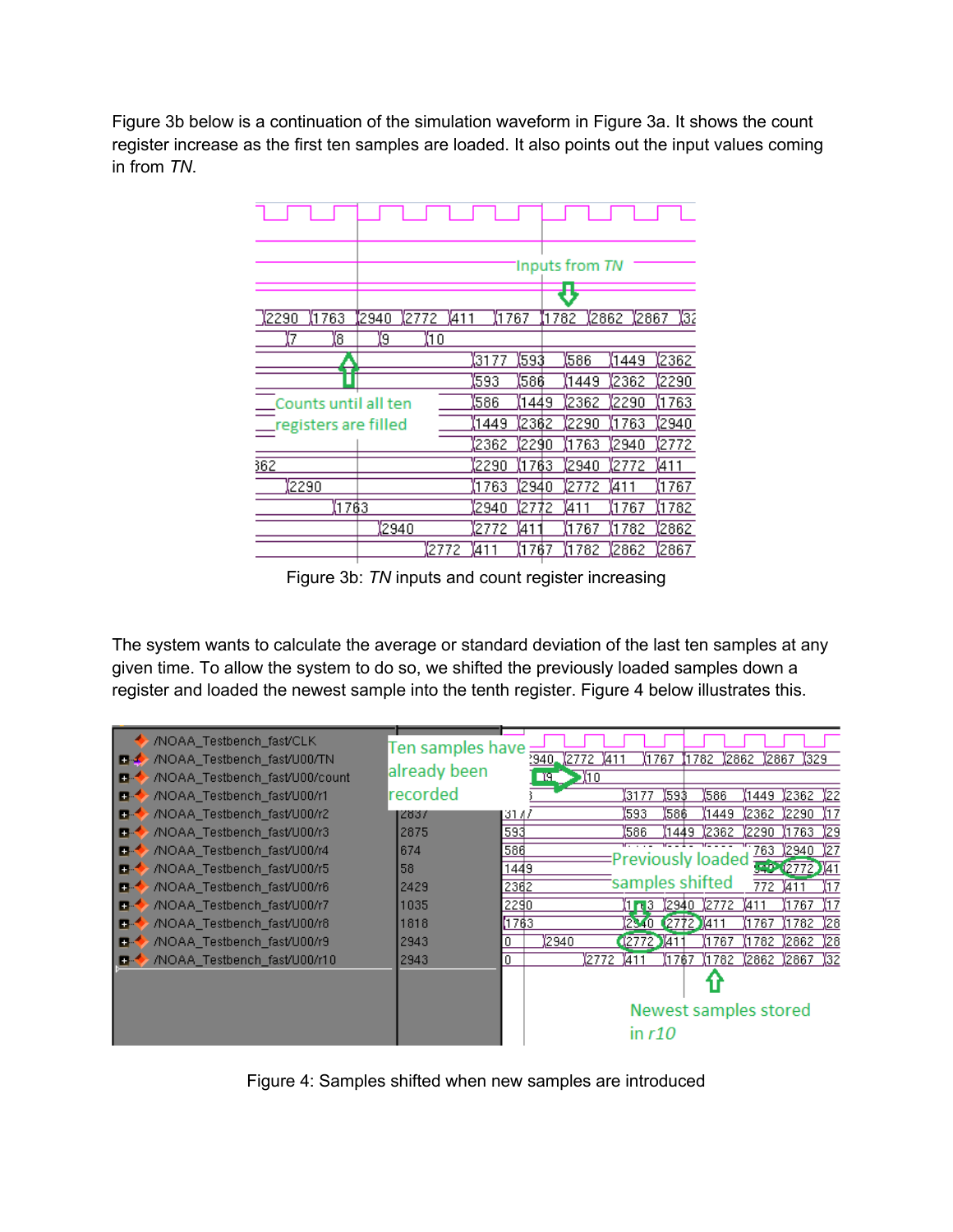Next, the system looks at *MODE* to either calculate the average or standard deviation. Keep in mind that our code requires *MODE* to be delayed by one clock cycle in order to function properly. You can also see that it takes one clock cycle for *AVG\_SD* to be calculated after its corresponding input from *TN* is introduced to the system. This can be seen in Figure 5 below.



Figure 5: *AVG\_SD* calculated based on value of *MODE*

Calculating the average is simple, as it only requires the previous samples and the newest sample. However, calculating standard deviation is a little trickier. Calculating standard deviation requires a more complex series of operations than when calculating the average. Since calculating standard deviation involves multiple division operations, we had to break up the overall calculation of the standard deviation into a few steps. We already mentioned how standard deviation and variance is calculated, so here we will focus on how we used variance and the previously computed standard deviation to get the new standard deviation. First, we had to perform some algebraic manipulation on the equation in Figure 2 in order to write it in such way that only uses one division operation. The modified equation can be seen in Figure 6 below. In the equation,  $\sqrt{V}$  represents the new standard deviation,  $\hat{\sigma}$  represents the old standard deviation, and  $V$  is the variance.

$$
\sqrt{V} = \frac{\hat{\sigma}^2 + V}{2\hat{\sigma}}
$$

Figure 6: Modified equation used to calculate standard deviation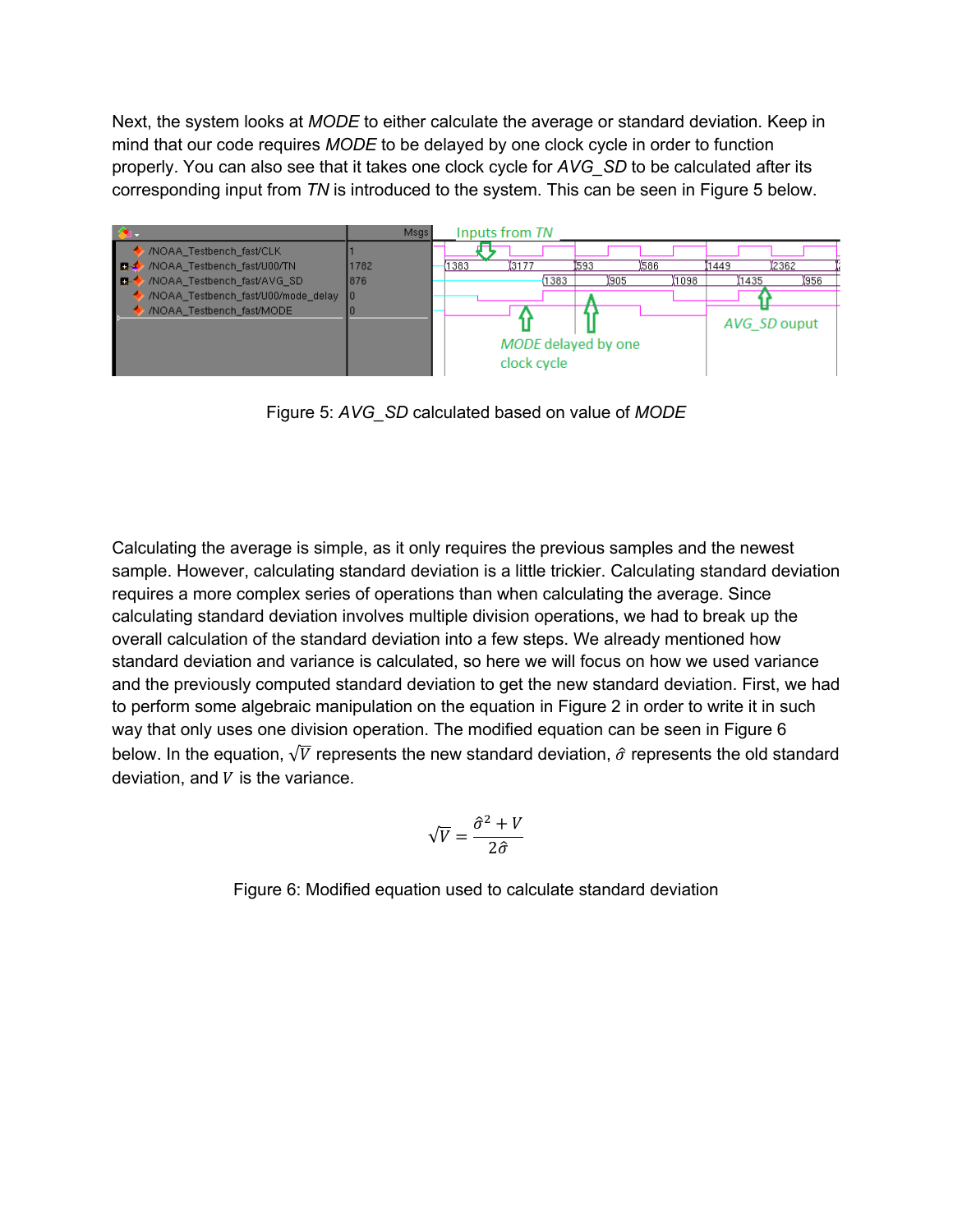So, to calculate standard deviation, we only need the previous standard deviation and the variance. This equation also has only one division, so it will provide reliable results. Figure 7 below illustrates how calculating *AVG\_SD* uses the variance and previous standard deviation. It takes one clock cycle to calculate *AVG\_SD* because one clock cycle is spent computing variance and the previous standard deviation.



Figure 7: *AVG\_SD* calculated based on variance and previous standard deviation

Figure 8 on the next page shows the output when we simulated our code with the provided test bench. These results were observed using the provided text file with 30 inputs. The results in the following figure are not the same as the results in the other figures in this section. For the waveforms in the other figures, the text file with 100 inputs was used. Here, we decided to show the results of the 30 input text file because it can fit on one page, unlike the results from the 100 input text file. The results are as expected, but it cuts off the final result. We are not concerned about this because it says that our module passes all tests. You will also notice that there are five lines of blank data in the figure below. This is because we had *DONE* alternate between high and low every clock cycle. The test bench compares the computed *AVG\_SD* with the expected value whenever *DONE* is high. For this reason, empty data is compared to empty data for a few clock cycles until actual values are computed and compared to expected values.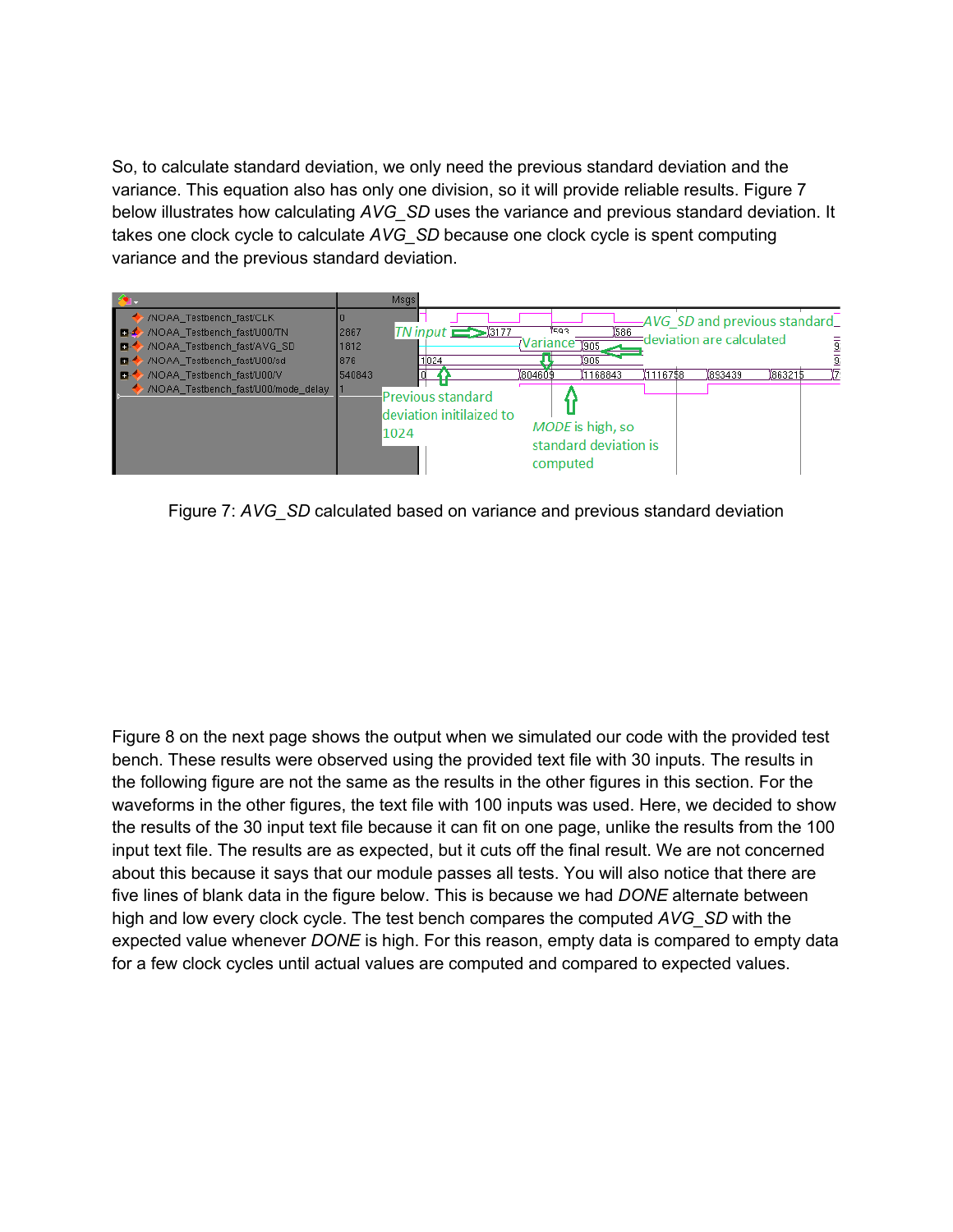|                     |  |                               |           | # Initiating NOAA IoT Motes Module Testing Phase!! Good Luck!! |    |              |                   |                      |      |
|---------------------|--|-------------------------------|-----------|----------------------------------------------------------------|----|--------------|-------------------|----------------------|------|
| $#$ Reset: $x$ TN:  |  | $\times$ MODE: $\times$ DONE: |           |                                                                |    | 1 AVG OR SD: |                   | x expected0utput:    | х    |
| $#$ Reset: $x$ TN:  |  | $\times$ MODE: $\times$ DONE: |           |                                                                | 1  | AVG OR SD:   |                   | x expected0utput:    | х    |
| $#$ Reset: $x$ TN:  |  | $\times$ MODE: $\times$ DONE: |           |                                                                | ı  | AVG OR SD:   |                   | x expected0utput:    | x    |
| $#$ Reset: $x$ TN:  |  | $\times$ MODE: $\times$ DONE: |           |                                                                | ı  | AVG OR SD:   |                   | x expected0utput:    | x    |
| $#$ Reset: $x$ TN:  |  | $\times$ MODE: $\times$ DONE: |           |                                                                |    | AVG OR SD:   |                   | x expected0utput:    | x    |
| # Reset: x TN:      |  | $\times$ MODE: $\times$ DONE: |           |                                                                |    | AVG OR SD:   |                   | x expected0utput:    | x    |
| $\#$ Reset: $0$ TN: |  | 1590 MODE: 1 DONE:            |           |                                                                |    | AVG OR SD:   |                   | 512 expected0utput:  | 512  |
| $#$ Reset: $0$ TN:  |  | 2313 MODE:                    | $0$ DONE: |                                                                |    | AVG OR SD:   |                   | 1952 expectedOutput: | 1952 |
| $#$ Reset: $0$ TN:  |  | 2804 MODE:                    | $1$ DONE: |                                                                |    | AVG OR SD:   |                   | 499 expected0utput:  | 499  |
| $#$ Reset: $0$ TN:  |  | 3003 MODE:                    | $0$ DONE: |                                                                |    | AVG OR SD:   |                   | 2428 expected0utput: | 2428 |
| $#$ Reset: $0$ TN:  |  | 1468 MODE:                    | $1$ DONE: |                                                                |    | AVG OR SD:   |                   | 635 expected0utput:  | 635  |
| $#$ Reset: $0$ TN:  |  | 1138 MODE:                    | $1$ DONE: |                                                                |    | AVG OR SD:   |                   | 702 expected0utput:  | 702  |
| $#$ Reset: $0$ TN:  |  | 994 MODE:                     | $1$ DONE: |                                                                |    | AVG OR SD:   |                   | 747 expected0utput:  | 747  |
| $\#$ Reset: $0$ TN: |  | 433 MODE:                     | $1$ DONE: |                                                                |    | AVG OR SD:   |                   | 857 expected0utput:  | 857  |
| $#$ Reset: $0$ TN:  |  | 2416 MODE:                    | $0$ DONE: |                                                                |    | AVG OR SD:   |                   | 1795 expected0utput: | 1795 |
| $#$ Reset: $0$ TN:  |  | 1691 MODE:                    | $0$ DONE: |                                                                |    | AVG OR SD:   |                   | 1785 expected0utput: | 1785 |
| $#$ Reset: $0$ TN:  |  | 1037 MODE:                    | $1$ DONE: |                                                                |    | AVG OR SD:   |                   | 820 expected0utput:  | 820  |
| $#$ Reset: $0$ TN:  |  | 2571 MODE:                    | $0$ DONE: |                                                                |    | AVG OR SD:   |                   | 1756 expected0utput: | 1756 |
| $#$ Reset: $0$ TN:  |  | 1916 MODE:                    | $0$ DONE: |                                                                |    | AVG OR SD:   |                   | 1667 expected0utput: | 1667 |
| $#$ Reset: $0$ TN:  |  | 2447 MODE:                    | $0$ DONE: |                                                                |    | AVG OR SD:   |                   | 1611 expected0utput: | 1611 |
| $#$ Reset: $0$ TN:  |  | 3054 MODE:                    | $0$ DONE: |                                                                |    | AVG OR SD:   |                   | 1770 expected0utput: | 1770 |
| $\#$ Reset: $0$ TN: |  | 56 MODE: 0 DONE:              |           |                                                                |    | AVG OR SD:   |                   | 1662 expected0utput: | 1662 |
| $#$ Reset: $0$ TN:  |  | 1416 MODE:                    | $1$ DONE: |                                                                |    | AVG OR SD:   |                   | 931 expected0utput:  | 931  |
| $#$ Reset: $0$ TN:  |  | $2242$ MODE:                  | $0$ DONE: |                                                                |    | AVG OR SD:   |                   | 1885 expected0utput: | 1885 |
| $#$ Reset: $0$ TN:  |  | $614 \text{ MODE}:$           | $1$ DONE: |                                                                |    | AVG OR SD:   |                   | 889 expected0utput:  | 889  |
| $#$ Reset: $0$ TN:  |  | 494 MODE:                     | $0$ DONE: |                                                                |    | AVG OR SD:   |                   | 1585 expected0utput: | 1585 |
| $#$ Reset: $0$ TN:  |  | 1404 MODE:                    | $1$ DONE: |                                                                |    | AVG OR SD:   |                   | 947 expected0utput:  | 947  |
| $#$ Reset: $0$ TN:  |  | 1766 MODE:                    | $0$ DONE: |                                                                |    | AVG OR SD:   |                   | 1541 expected0utput: | 1541 |
| $#$ Reset: $0$ TN:  |  | 732 MODE:                     | $1$ DONE: |                                                                |    | AVG OR SD:   |                   | 915 expected0utput:  | 915  |
| $#$ Reset: $0$ TN:  |  | 1104 MODE:                    | $0$ DONE: |                                                                |    | AVG OR SD:   |                   | 1288 expected0utput: | 1288 |
| $#$ Reset: $0$ TN:  |  | 452 MODE:                     | $1$ DONE: |                                                                |    | AVG OR SD:   |                   | 684 expected0utput:  | 684  |
| $#$ Reset: $0$ TN:  |  | 2204 MODE:                    | $1$ DONE: |                                                                | 1  | AVG OR SD:   |                   | 643 expected0utput:  | 643  |
| $#$ Reset: $0$ TN:  |  | 65 MODE:                      | $1$ DONE: |                                                                | 1. | AVG OR SD:   |                   | 733 expected0utput:  | 733  |
| $#$ Reset: $0$ TN:  |  | 1940 MODE:                    | $1$ DONE: |                                                                |    | 1 AVG OR SD: |                   | 686 expected0utput:  | 686  |
| # Reset: 0 TN:      |  | 45 MODE: 1 DONE:              |           |                                                                |    | 1 AVG OR SD: |                   | 744 expected0utput:  | 744  |
| l#                  |  |                               |           | NOAA IoT Motes MODULE PASSED ALL TESTS!!                       |    |              | CONGRATULATIONS!! |                      |      |
|                     |  |                               |           |                                                                |    |              |                   |                      |      |

| Figure 8: Results from simulation with the 30 input text file |
|---------------------------------------------------------------|
|                                                               |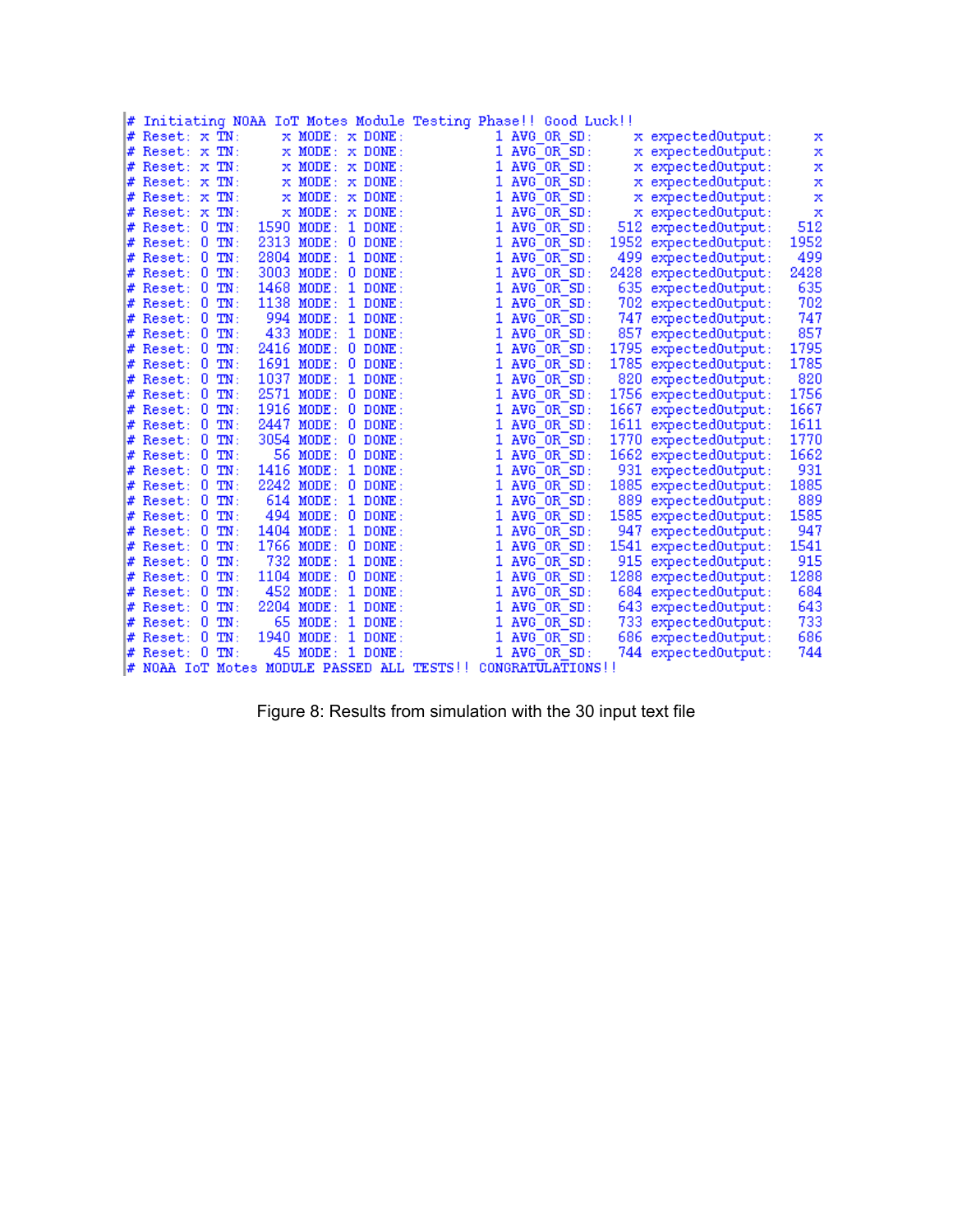## **Schematic and Layout**

Once we verified that our code works as we intended it to, we synthesized it in the RTL Compiler to generate the schematic. We then turned the schematic into a layout using Encounter.

#### **Schematic**

This section will discuss the generation of the circuit using the RTL compiler. Figure 9 below shows the overall schematic view.



Figure 9: Schematic generated by the RTL compiler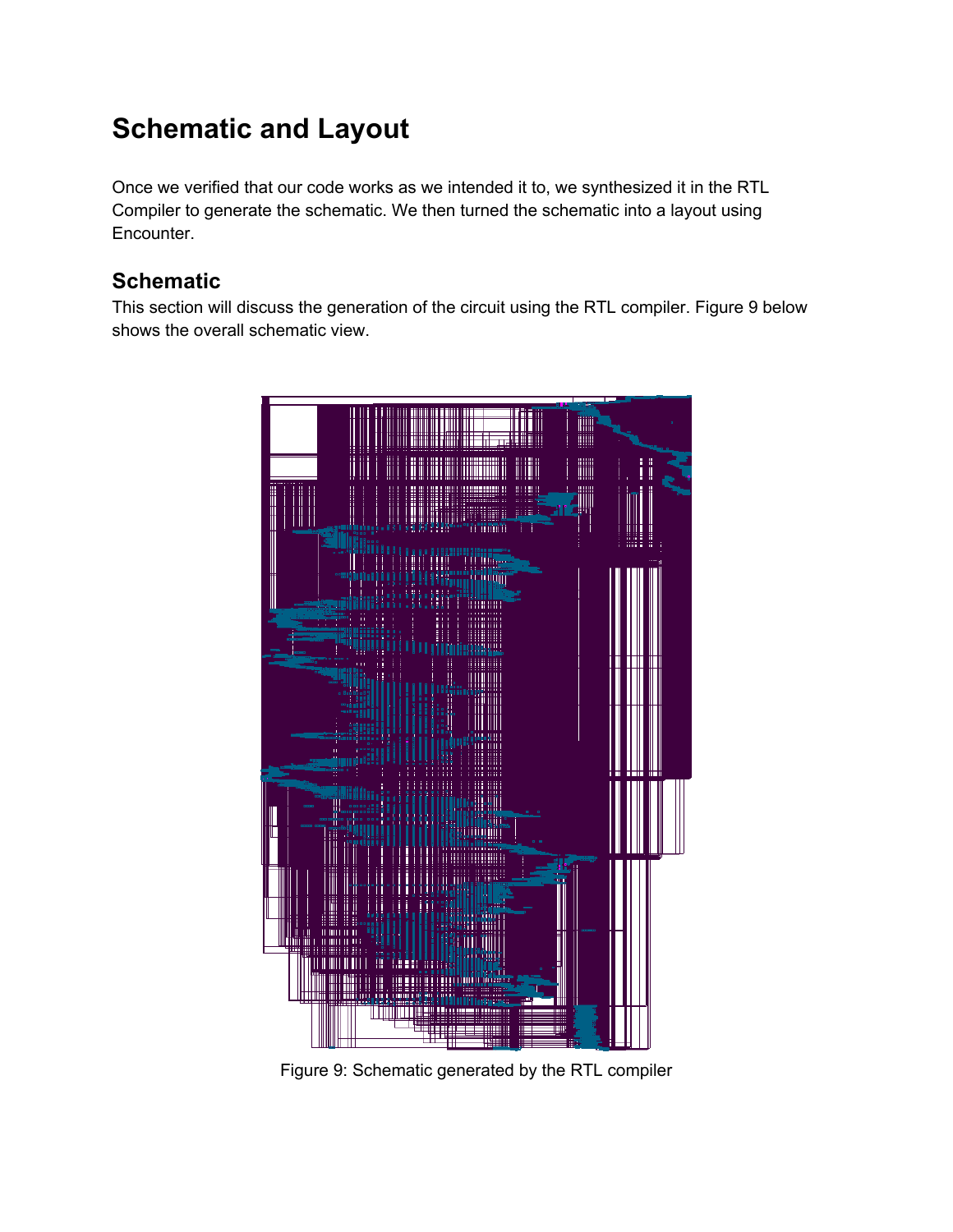Once we generated the schematic, we were able to report timing, area, and power. Using these three reports, we were able to find the slack, average power consumption, latency, and throughput. Table 2 below summarizes this data.

| Clock period (ns)              | 7.5            |
|--------------------------------|----------------|
| Slack (ns)                     | $\mathbf 0$    |
| Area $(\mu m^2)$               | 73822          |
| Average power consumption (mW) | 0.0002875      |
| Latency (clock cycles)         | $\overline{2}$ |
| Throughput                     | 50000000       |

Table 2: Summary of Design post-RTL synthesis

The average power consumption was calculated by dividing the total reported power by the total number of cells. The total power was 8.3966 mW, and the total number of cells was 29,210. The latency is 2 because that is how many clock cycles the system requires to generate the output after *SAMPLE* is set to high.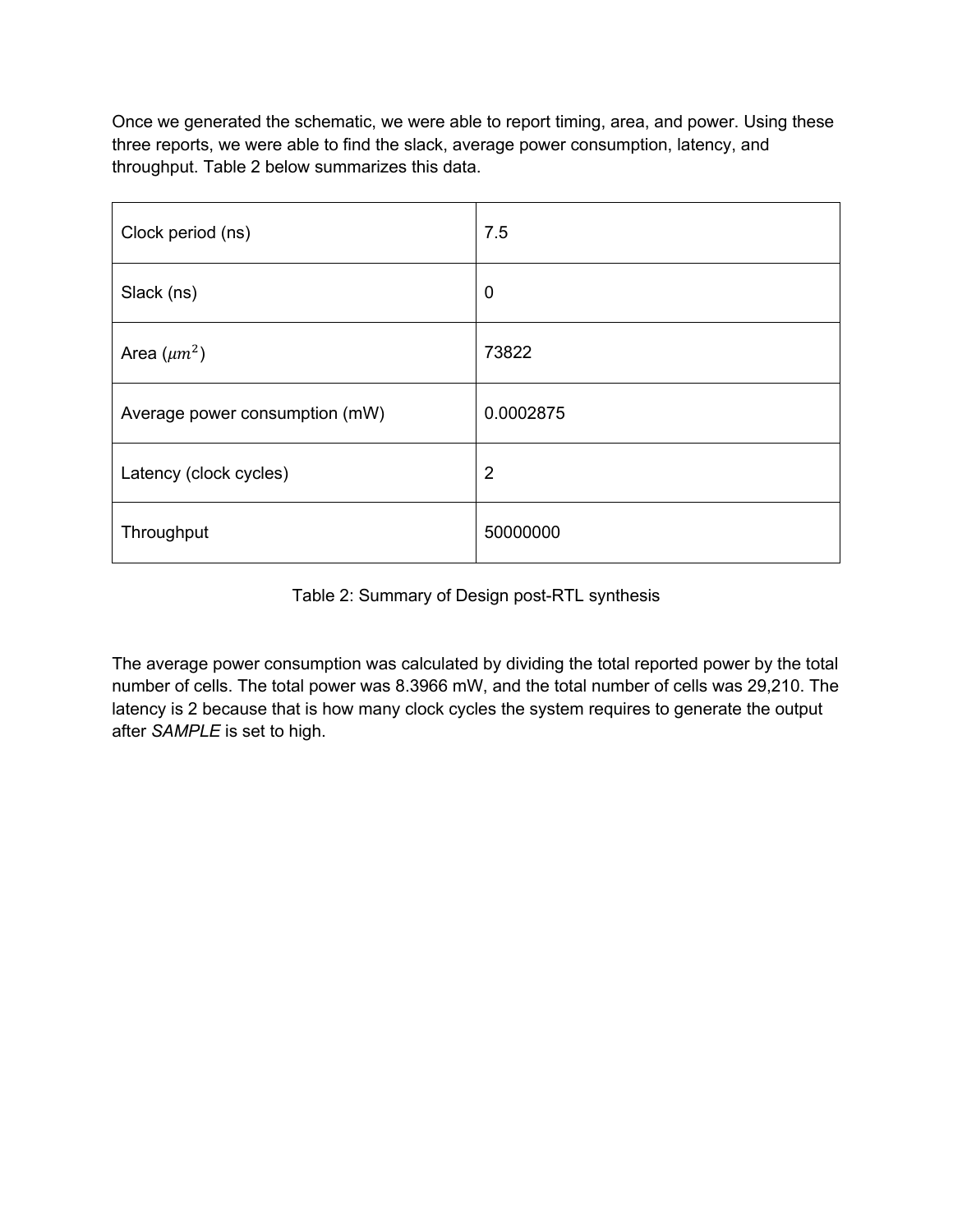In order to optimize our design, we wanted to decrease the energy consumption per temperature reading. By decreasing the clock cycle time, we will be able to decrease energy consumption. Awe changed the clock period to 6 ns and used the RTL compiler again to generate the schematic. Once again, we recorded data from the reports and placed it in Table 3 below.

| Clock period (ns)              | 6                |
|--------------------------------|------------------|
| Slack (ns)                     | $\boldsymbol{0}$ |
| Area $(\mu m^2)$               | 97468            |
| Average power consumption (mW) | 0.000547         |
| Latency (clock cycles)         | $\overline{2}$   |
| Throughput                     | 50000000         |

Table 3: Summary of data from optimized schematic

When comparing Tables 2 and 3, you can see that the area and average power consumption both increase. Although average power consumption increased, we are not concerned because we optimized energy consumption per temperature reading. Average power consumption depends on the number of cells and the total power. Both of these factors decreased, but number of cells decreased at a higher rate, so average power increases as seen in Table 3 above.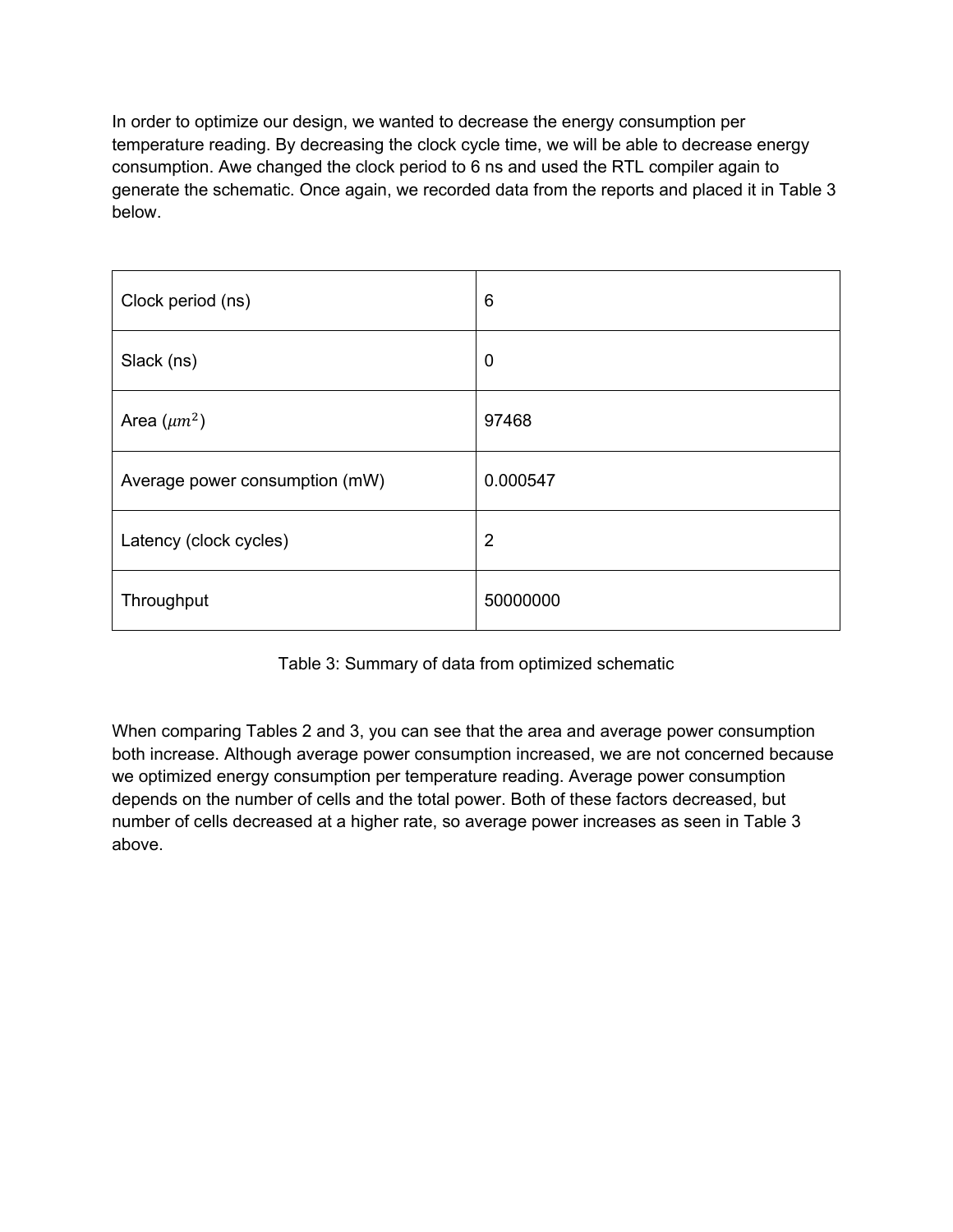#### **Layout**

To create the layout, we used Encounter. Figure 10 below shows the Encounter layout.



Figure 10: Encounter Layout

We also reported timing, area, and power as we did with the schematic. The summary of our results is in Table 4 below.

| Slack (ns)             | $\boldsymbol{0}$ |
|------------------------|------------------|
| Area $(\mu m^2)$       | 73822            |
| Latency (clock cycles) | $\overline{2}$   |
| Throughput             | 50000000         |

Table 4: Summary of data from Encounter layout